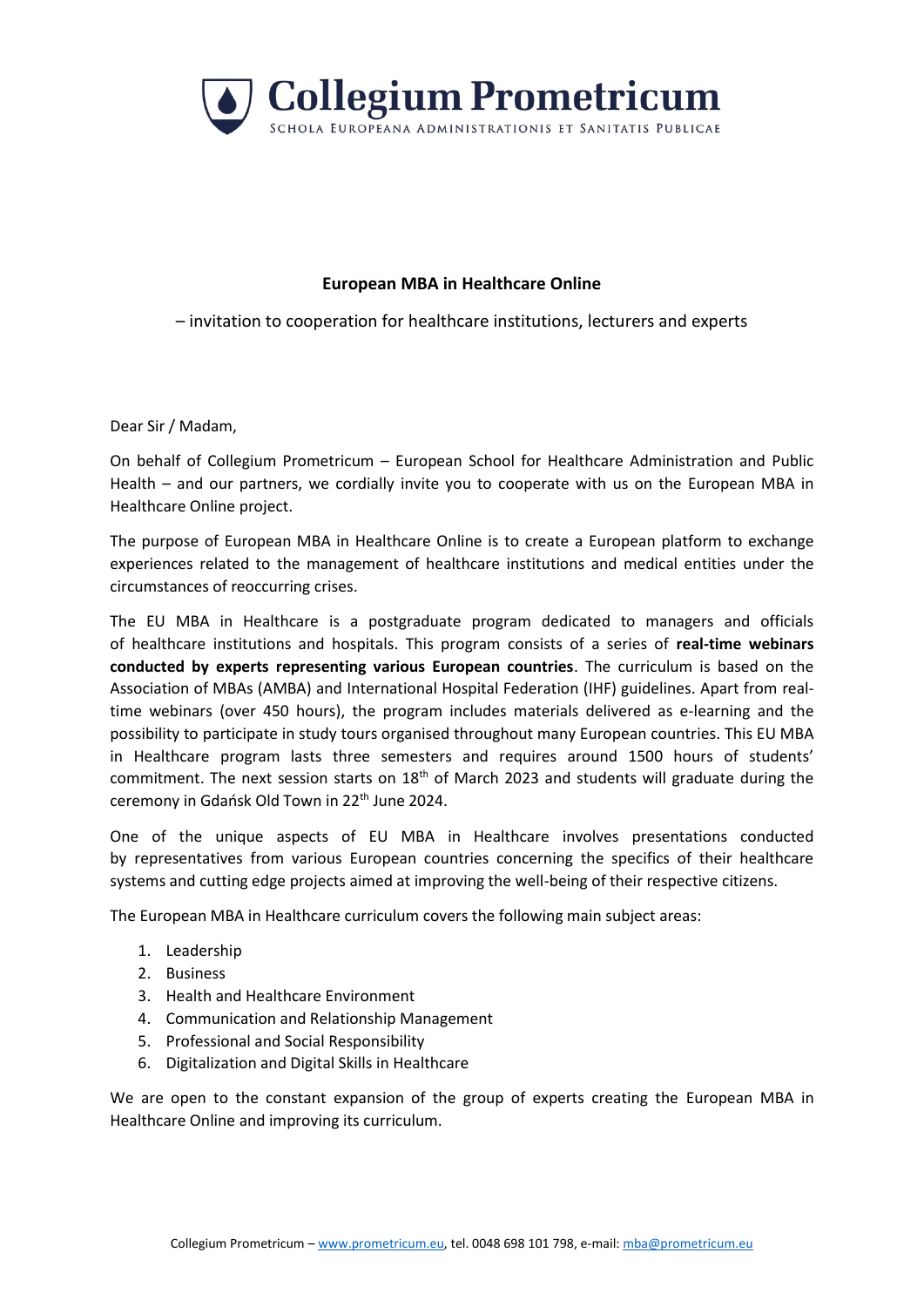

### **Cooperation proposal for health authorities and organisations**

We would like to propose national health authorities and healthcare organizations across Europe to deliver a webinar to international students representing European healthcare institutions and entities in one of the subjects below:

- 1. The specificity of healthcare system solutions in the selected country (ca. 4 hours).
- 2. Selected projects to improve the functioning of the national healthcare system (4 hours).

The webinar should refer to the template adopted in the proposal (which we will forward to the indicated persons in further correspondence along with the schedule of available dates).

We kindly ask you to confirm the possibility of cooperation till the end of June 2022.

## **Cooperation proposal for lecturers and experts**

We invite both academics and practitioners from all over Europe to cooperate with us on the European MBA in Healthcare project. Interested lecturers are asked to contact us and propose the topic of the webinar in order to determine the possibility of including it in one of the main thematic areas. Webinars are held on Saturdays. Each day, we expect about 8 hours of student work, and the assumption is that these are two, exceptionally three lectures. We also invite you to cooperate in the development of supplementary materials delivered to students in the form of e-learning.

Information about the project details can be found on the website [www.prometricum.eu](http://www.prometricum.eu/) We will be happy to provide you with additional information on the terms and conditions of participation in the project as a lecturer or member of the advisory board.

Should you have any further enquiries, please do not hesitate to contact Ms Sylwia Miezio M.Sc. Eng., Director of MBA Program[, mba@prometricum.eu.](mailto:mba@prometricum.eu)

Piotr Szynkiewicz, PhD, MBA President of Collegium Prometricum Sopot, Poland, 18<sup>th</sup> of May 2022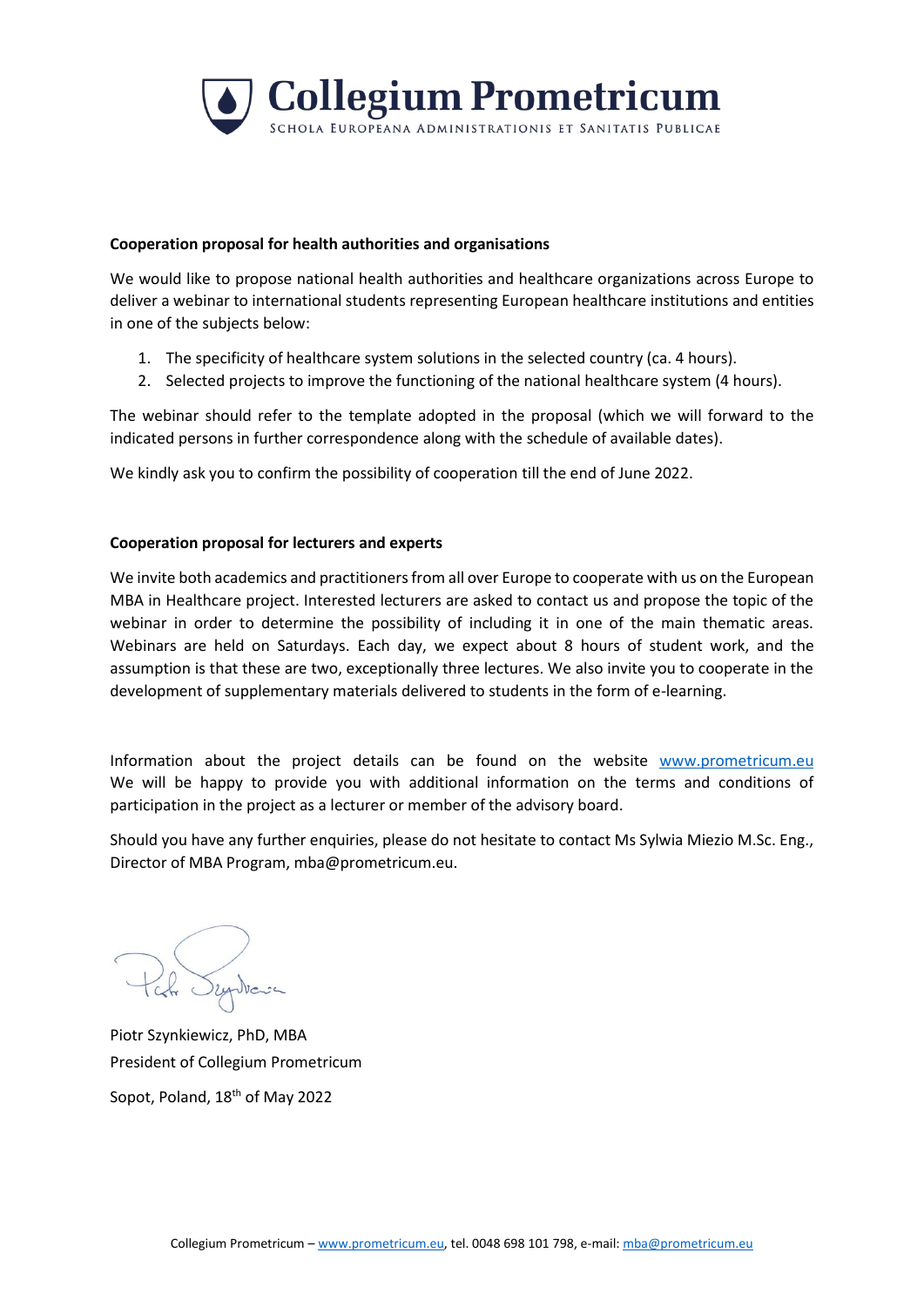

## **About Collegium Prometricum and European MBA in Healthcare Online**

Collegium Prometricum is a healthcare educational entity established by the Prometriq Management Academy in Sopot, Poland (1998). Prometriq carries out MBA in Healthcare post graduate studies (approx. 1400 graduates) in cooperation with Porto Business School (accredited by AMBA and AACSB). Collegium Prometricum is a member of the Polish Hospital Federation, CEEMAN (The International Association for Management Development in Dynamic Societies) and the Baltic Management Development Association (BMDA).

Collegium Prometricum offers healthcare managers and officials the opportunity to grow professionally and personally by studying remotely and networking in the real world. We prepare healthcare managers for future challenges by providing them with up-to-date knowledge, managerial skills development, and encouragement to change. We accomplish our tasks by:

- delivering the European MBA in Healthcare ONLINE (real time webinars)
- promoting the exchange of experience between managers and officials in European countries – European MBA Healthcare Study Tours
- developing and implementing programs that cover the most significant and up-to-date aspects of expertise and leadership within the health sector (e.g., digital competences).

The purpose of European MBA in Healthcare Online is to create a European platform for the exchange of experience related to the management of healthcare institutions and medical entities under the circumstances of reoccurring crises. The compulsion to establish the new MBA program was the experience of the COVID-19 pandemic, which became a challenge not only for government administrations but above all, for managers and employees of healthcare entities. Issues related to migration, climate change and other turbulences in healthcare systems require a new approach and new spectrum of managerial competences.

Due to the specificity of healthcare, many management methods and tools proven in other industries do not bring the expected results. Collegium Prometricum lecturers are experts who have been for years participating in the search for effective management solutions for the healthcare sector, understanding its specificity and complexity.

An important complementary element to the European MBA in Healthcare is a series of study tours throughout European countries. This initiative is carried out under the honorary patronage of the **Ministry of Health of the Republic of Poland, Marshal of the Pomorskie Voivodeship, President of Gdansk City, National Centre for Quality Assessment of Healthcare in Poland.**